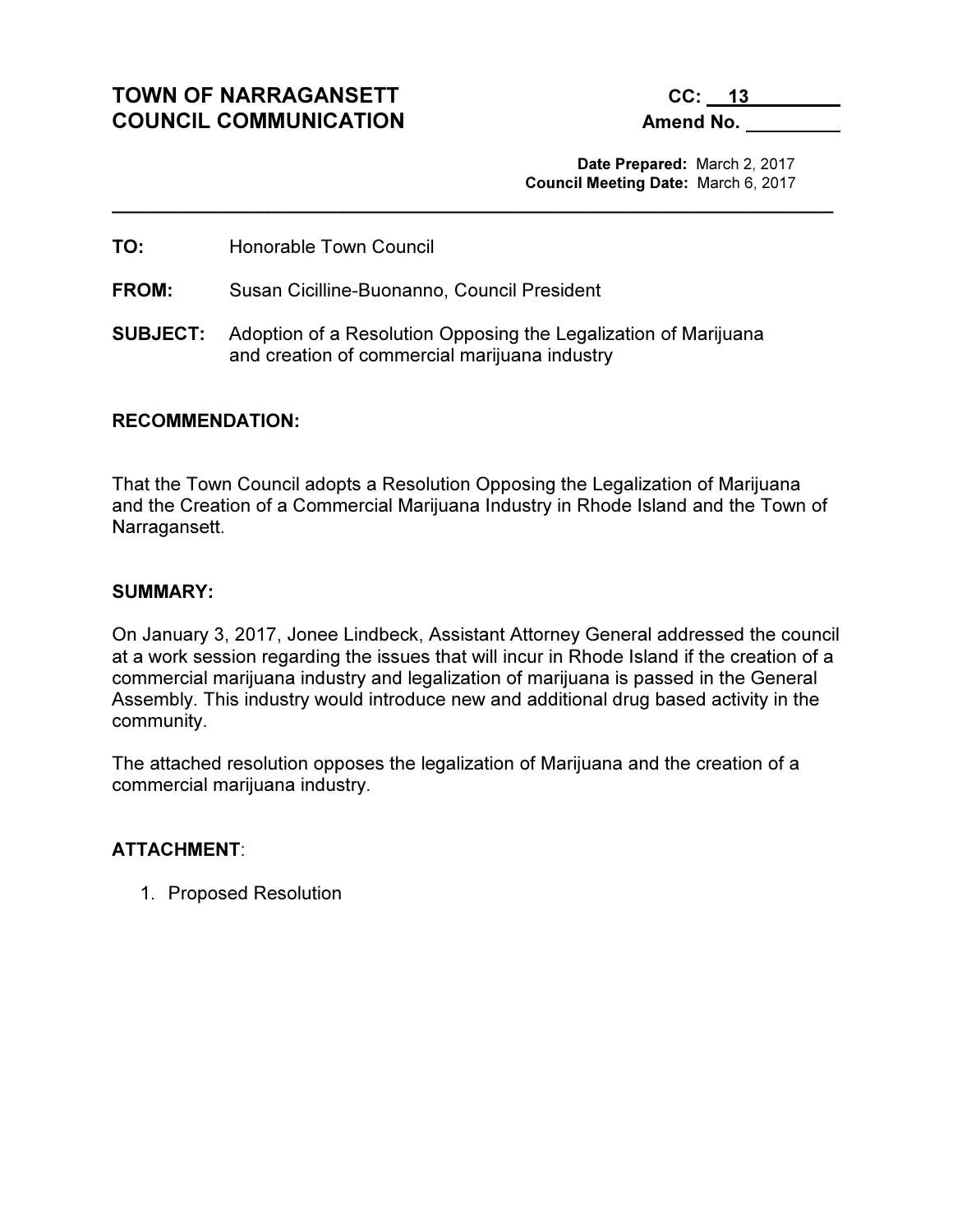# A Resolution to Oppose the Legalization of Marijuana And the Creation of a Commercial Marijuana Industry in Rhode Island and the Town of Narragansett

Whereas: The Rhode Island General Assembly has and will be considering legislation to "legalize" marijuana in the state of Rhode Island, which would create an alleged billiondollar commercial marijuana industry in Rhode Island to promote and support the consumption of so-called "recreational" marijuana by residents and visitors to Rhode Island and its' thirty-nine (39) cities and towns.

Whereas: Legislation "legalizing" marijuana and creating a commercial marijuana industry may authorize to be located in Rhode Island and its cities and towns an unlimited number of marijuana retail stores, wholesale growers and manufacturers, to produce and distribute marijuana and marijuana products, including specifically marijuana candy and other edibles and highly potent marijuana concentrates.

Whereas: The states of Colorado and Washington that have been the earliest adopters of commercial marijuana are already experiencing highest-in-the-nation teenage use and a doubling of marijuana impaired driving fatalities.

Whereas: Legislation "legalizing" marijuana and creating a commercial marijuana industry may severely limit the right and ability of cities and towns and their elected governments to impose reasonable and meaningful restrictions on the marijuana industry, including impediments to local rules around the number, type and location of marijuana retail stores, growers and manufacturers and on "home grows."

Whereas: Legislation "legalizing" marijuana and creating a commercial marijuana industry would introduce new and additional drug-based activity into cities and towns at a time when so many residents, families and communities are struggling with the human and social consequences of addiction and Rhode Island faces an unprecedented opioid crisis.

Whereas: Legislation "legalizing" marijuana and creating a commercial marijuana industry risks creating a new industry that, much like Big Tobacco, subverts public health for private gain, even as so many questions about its consequences remain unanswered and so much information that is available casts grave doubt on its merits and desirability.